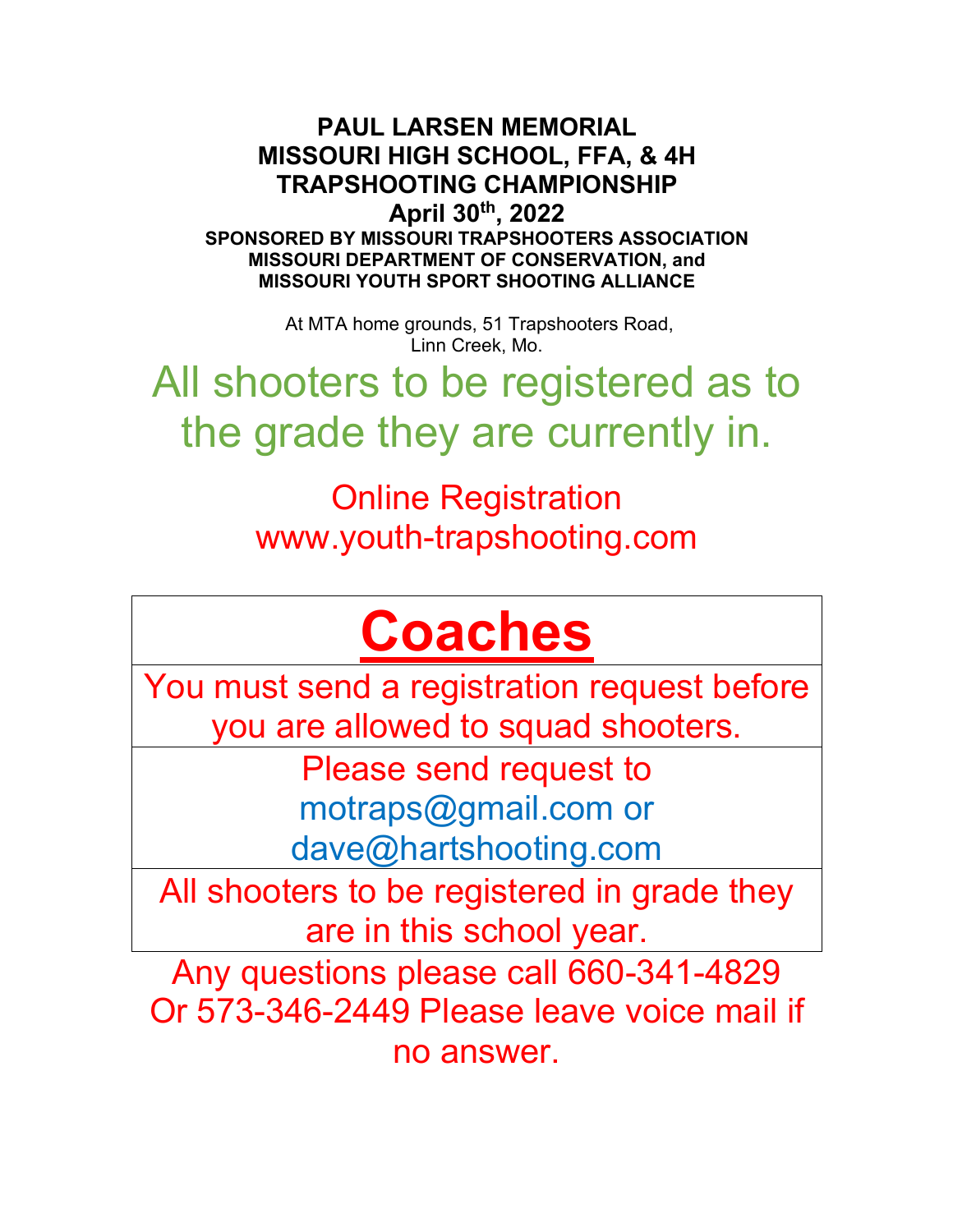### Registration is open

## **Must be pre-registered by April 22th , 9pm to shoot. No late entries and no adding or Substitutes the day of the shoot. NO EXCEPTIONS!!!**

**Some changes are expected the day of the shoot, but the shooter must be pre-registered to shoot.**

> **7:00 a.m. Registration starts and practice traps open. 8:00 a.m. Competition begins — 100 16-yard targets All 100 targets will be shot from the same trap**

#### **Thanks to MDC and MYSSA with their combined support MTA can maintain reduced entry fees**

| Practice round fee\$8.00 |  |
|--------------------------|--|

#### **DIVISIONS / Teams**

Missouri High School – 5 shooters from the same school, 9<sup>th</sup> through 12<sup>th</sup> grade.

Missouri High School Open **–** 5 shooters from mixed high schools.

Missouri Junior High School – 5 shooters from the same school,  $8<sup>th</sup>$  grade and below. Missouri Junior High School Open  $-5$  shooters from mixed schools,  $8<sup>th</sup>$  grade and below.

Missouri FFA – 5 shooters must be from the same school.

Missouri 4H – 5 shooters, must be from same club.

Missouri Lady Open – 5 lady shooters from same or mixed schools, but on same team.

Note: Open teams, Mo. FFA, Mo. 4H, and Mo. Lady's can use shooters of any age up to grade 12. Mo. State High School and Junior High Teams must stay in their age groups meaning High school 9-12 grade. Junior High is  $8<sup>th</sup>$  grade and under. Any team that must field a mix of Jr. High and Sr. High students will compete in High School Open category.

#### **TEAM TROPHIES**

- Missouri High School Champion, Runner-up, Third
- Missouri High School Open Champion, Runner-up, Third Missouri Junior High Champion, Runner-up, Third Missouri Junior High Open Champion, Runner-up, Third Missouri FFA Champion, Runner-up, Third Missouri 4H<br>
Missouri Lady Open<br>
Missouri Lady Open<br>
Champion, Runner-up, Third Champion, Runner-up, Third